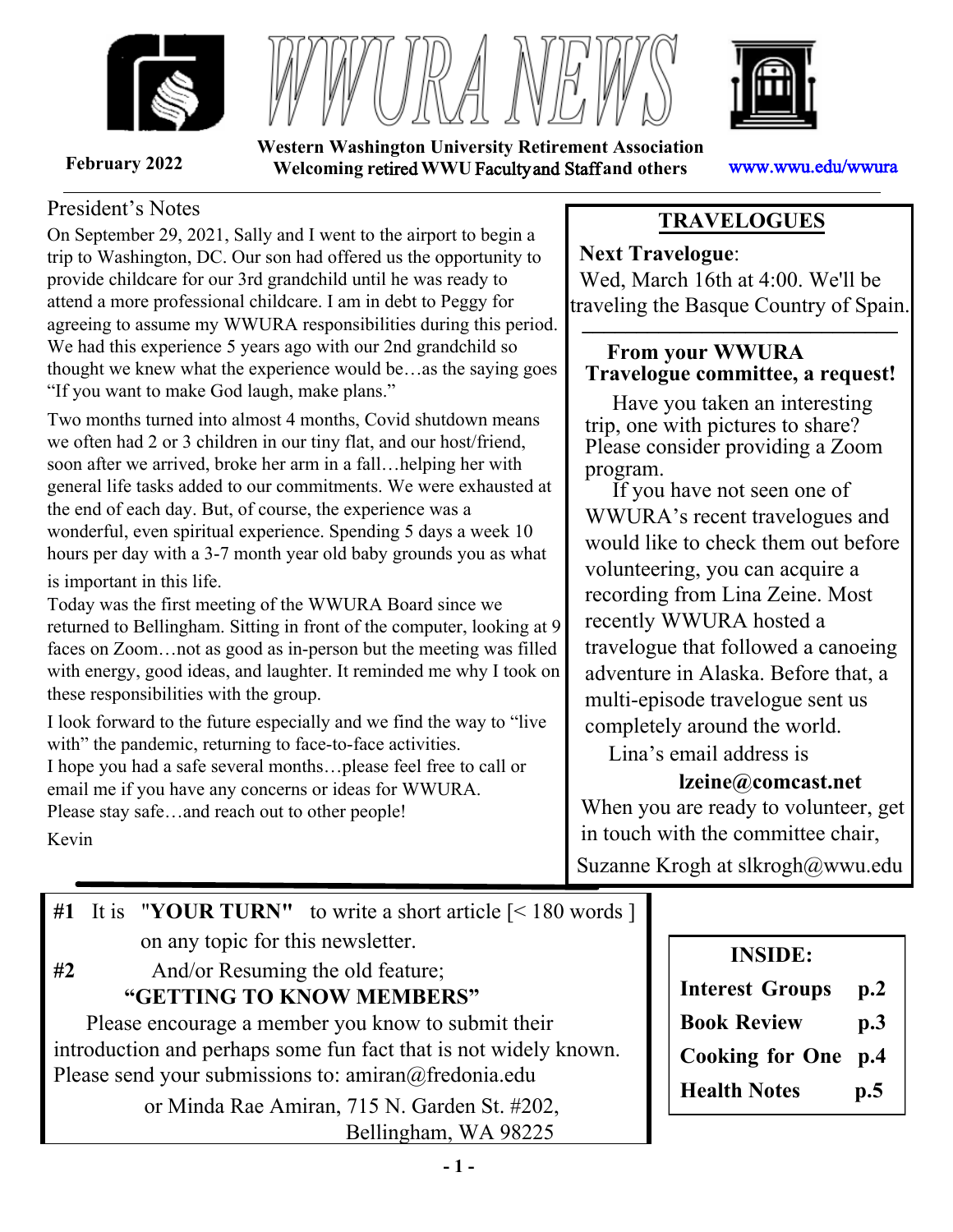# **INTEREST GROUPS**

If you are interested in one of the groups please call or email the contact person.

## **BOOK GROUP-**-Donna Moore, 360-733-5769 **dfmoore12@gmail.com**

We will meet Feb 15th at 2:00 pm on Zoom - Lina will send a link. February's book is *The Age of Innocence* by Edith Wharton - Minda Rae Amiran discussion leader. March's book is *The Lincoln Highway* by Amor Towles - Pat Fabiano discussion leader April's book is The State of Terror by Hilary Clinton and Louise Penny.

I**NFORMAL DINING**—Stephen Hutchens, 360-483-6873 **sphutchens@yahoo.com.**

### **OPERA NEWS** —Evelyn Ames, 360-734-3184, **evelyn.ames@wwu.edu**

**MET Opera live** on screen in cinema (at Regal): times generally are 9:55 PST.

 *Rigoletto* (Jan 29 (Bartlett Sher new production set in 1920's Europe)  *Ariadne* (March 12 with Isabel Leonard as the composer) *Don Carlos* (March 26, original 5 act French version; starting time is 9:00) *Turandot* (May 7)  *Lucia di Lammermoor* (May 21 with Nadine Sierra as Lucia) *Hamlet* (New opera by Brett Dean (June 4)

**MET Opera radio** broadcasts (10 am on King [FM 98.1] and 1 pm on CBC radio 2 [FM 98.1])

February 12: Verdi's *Requiem* 19: *Boris Godunov* 26: Celebrating Black History Month with some of Met's most revered African American stars. March 5: Listener's choice is La Fille du Regiment with Joan sutherland (her first comedic role) and Luciano Pavarotti debut at Met.

 **Recommendation:** For an hour and half, enjoy listening and watching on your computer to Scott Joplin's opera

 TREEMONISHA. Go to You Tube and search for Houston Grand Opera 1982 production of the opera. The last ten minutes is singing and dancing to "the slow drag".

 **Northwest Pacific Opera:** *Barber of Seville*: Feb 22 and 27, March 4 and 6.

# **WRITER'S GROUPS**

**-** The first writer's group of six (five at present) has an opening for one writer.

We have decided to keep our group all female. We meet on second and fourth Thursdays from 2p.m till about 4 p.m. If you would like to be part of a supportive group where your writing can be heard and receive feedback, as you wish, at every meeting, we welcome hearing from you. Contact: **troyfaithward@gmail.com** 360 -738-8900.

- A second writing group has started and is accepting new members. Unlimited gender.

Usually meets twice a month.but recently has had one meeting every three weeks. Call Bill Smith 360-920-5390, **billsmith1545@yahoo.com** if interested.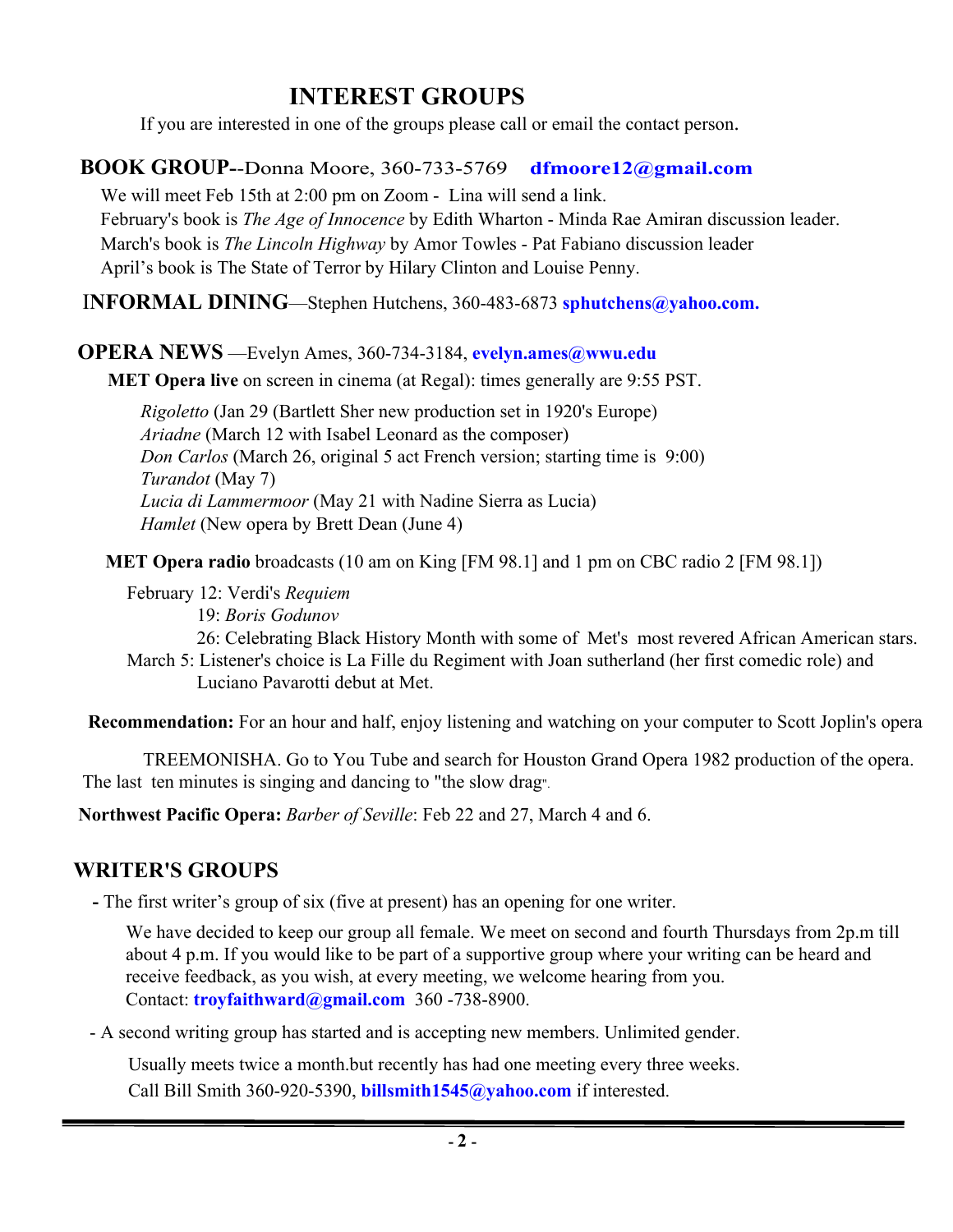#### **BOOK REVIEW** by Minda Rae Amiran

# *The Dawn of Everything: A New History of Humanity*, David Graeber and David Wengrow (2021, Farrar, Straus and Giroux)

The standard history of humanity begins with small bands of hunter-gatherers, mostly extended families, where all adults presumably participated in decisions for the band. Then groups of bands became tribes headed by chiefs or elders, domesticating animals and leading a life based on herding. Problems arose with the dawn of cereal agriculture, which demanded large irrigation projects and protection of stored surplus supplies, that is, a supreme commander and armed guards and urban administrative centers. These were supported by taxes on the surplus production: the taxes were set by laws, enforced by soldiers, and monitored by administrators. Hence, the inequalities of wealth and power and the loss of individual freedom that have characterized states and empires from the times of ancient Egypt, Mesopotamia, and China to the present day. While the state apparatus required the development of writing and mathematics, and supported full-time artists and scientists and inventors, these came at a price. But the price was unavoidable once human populations increased and needed agriculture to feed them. Basically, this is the story of the Fall from the Garden of Eden.

David Graeber, an anthropologist, and David Wengrow, an archeologist, set out to show that this history grossly oversimplifies the stages of social development it identifies and is wrong about the inevitability of the process it outlines. In doing so, they report on archeological discoveries of the last 30 years that I had never heard of, and they raise fascinating questions about the development of civilization. For instance, they ask what was happening during all the millennia between the appearance of homo sapiens and the first known signs of large-scale cereal cultivation. Could nothing have changed for huntergatherers between about 100,000 BC and about 4,500 BC? In fact, they show that there were scores of different kinds of hunter-gatherer groups, some small and some large, some egalitarian but others hierarchical, some living at least part of the year in large cities, some aggressive, some peaceable. They show that huge building-projects were accomplished in sites all over the world before the development of agriculture, and in many cases in cities without hierarchical leadership. And after agriculture, there were large cities that were democratic and without walls and others ruled by warlike kings and aristocracies. The evidence comes from sites unearthed all over the globe, on every continent buildings, fortifications, graves, earth-works, inscriptions, artifacts. While interpretation of some of these discoveries is still controversial, the mass suggests that at least until relatively recent centuries, and still today in a few places, the way people lived was not the result of inevitable forces but, within obvious constraints, of collective human choices.

The book is full of stimulating ideas. Graeber and Wengrow challenge our current emphasis on rights, saying that what really counts is freedom, and they identify the basic freedoms as freedom to move, to disobey, and to rearrange social ties. They identify the primary bases of power in a society as control of force, control of information, and charisma, and give examples of societies built on one, two, or all three. They claim that criticism by Native Americans who met Europeans here and abroad influenced European thinkers of the Enlightenment, and thus our current thinking about a just society. You may disagree completely with all of this, but when have you been led to think about such questions?

The book is 526 pages of text, with thousands of endnotes, but it is not hard to read. Graeber and Wengrow write in colloquial English, often addressing us directly as if in conversation. As our weather continues to be uninviting and Covid continues to limit us in ways that seem to have no end, you might find this book an exciting companion.

Village Books gives WWURA Members a discount. \* Notes: This and previous Book Reviews are available on the website: **www.wwu.edu/wwura**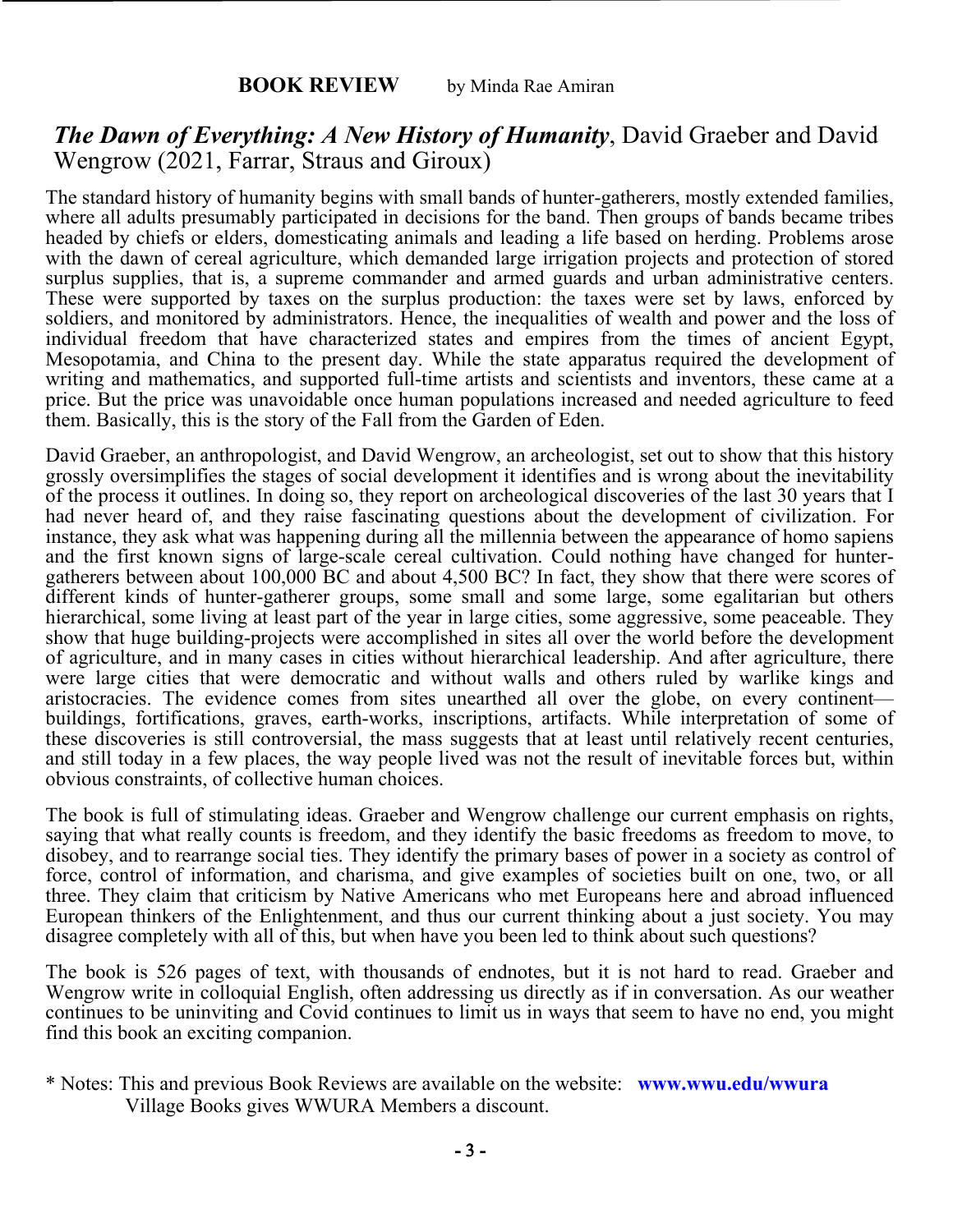# **COOKING FOR ONE (or two)** Suzanne Krogh

It was almost exactly sixty years ago that this month's recipe had its origins. In those days, Barbara Davidson and her new husband Mel often gathered with other grad students for dinner parties that included explorations in cooking. Barbara's reliable sources included Fanny Farmer, Betty Crocker, and Julia Child, with Julia providing the go-to recipe for Barbara's showpiece chicken fricassee.

The delicious, if complicated, five-page recipe remained a mainstay of Barbara's dinner party repertoire for decades. But, in recent times, with Mel no longer with us, Barbara has been more interested in new low-effort, cooking-for-one experimentation. Thus, although the inspiration for today's recipe came from the grad school fricassee, the foundation for its ingredients is a grocery store rotisserie chicken, and the main kitchen tool, Barbara's beloved 8-inch iron fry pan. The whole approach is "free style".

This recipe gives you two choices: a creamy version using cream cheese, or a simpler one with an added sprinkle of parmesan cheese or a bit of salt.

## **Barbara Davidson's Free-Style Stir-Fry Chicken for One**

| <b>Ingredients</b>                                   | <b>Instructions</b>                                |
|------------------------------------------------------|----------------------------------------------------|
| 1 tablespoon butter/oil                              | 1. Quickly saute' vegetables in butter or oil.     |
| 1 cup chopped vegetables, your choice                |                                                    |
| 1/3 cup chicken broth                                | 2. Stir in broth and flavorings, and simmer        |
| Optional: dash of Italian or<br>or other seasonings  | about 5 minutes.                                   |
| 1 teaspoon lemon juice                               | 3. Add lemon juice, chicken, rice, and spinach     |
| 1/4 pound diced, cooked chicken<br>1 cup cooked rice | or broccoli. Heat to serving temperature.          |
| Spinach or broccoli florets                          |                                                    |
| Optional: cream cheese,                              | 4. Just before serving, stir in cream cheese until |
| Parmesan cheese, salt                                | melted or add parmesan cheese or<br>salt to taste. |

#### **Tips**

1. Vegetables Barbara recommends include carrots, celery, and sweet onions. For a fast meal, we both utilize a bag of frozen, mixed vegetables. Garlic can be added as well.

2. Because this recipe is truly "free style", other meats, vegetables, grains, noodles, seasonings, and broths can be used – whatever is on hand.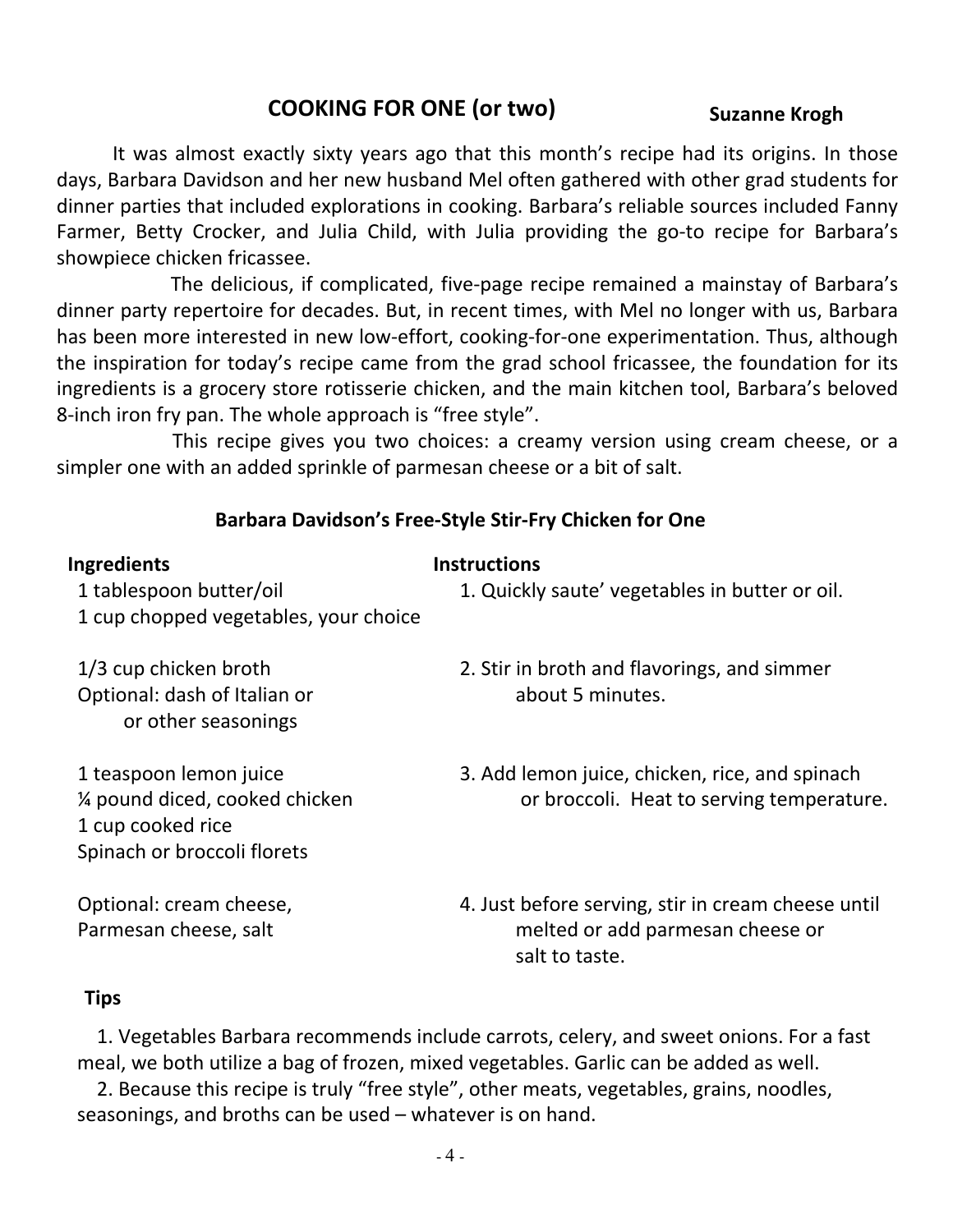### **Health Notes by Evelyn Ames Clarifying Dying with Dignity Terminology**

The Washington State Death with Dignity Act, Initiative 1000, codified as Chapter 70.245 RCW, passed on November 4, 2008, and went into effect on March 5, 2009. The act allows terminally ill adults seeking to end their life to request lethal doses of medication from medical and osteopathic physicians. These terminally ill patients must be Washington residents who have less than six months to live.

**Compassion and Choices Organization** describes medical aid in dying as "A trusted and time-tested medical practice that allows a terminally ill, mentally capable adult with a prognosis of six months or less to live to request from their doctor a prescription for medication they can decide to self-ingest to die peacefully in their sleep." The terms "assisted physician suicide," "physician aid in dying," "death with dignity," and "euthanasia" are considered misleading and factually incorrect. Medical aid in dying is not assisted suicide, suicide, or euthanasia. "Medical aid in dying protects patients, affords dying people autonomy and compassion during the most difficult time, improves end-of-life care, and costs states almost nothing to implement, except for the minimal costs associated with collecting data and producing the annual statistical reports."

**The American Association of Suicidology (AAS) r**eports that the practice of medical aid in dying is distinct from the behavior that has been traditionally and ordinarily described as "suicide." The distinction comes down to who administers the means to a peaceful death. Euthanasia is an intentional act by which another person (not the dying person) administers the medication. Euthanasia is illegal throughout the United States and Voluntary Euthanasia is illegal in most of the United States

**End of Life Washington** is "recognized nationally for its advocacy of choice for the terminally ill and its commitment to improved treatment of pain and other symptoms. End of Life Washington's service includes ongoing relationships we develop between our Volunteer Client Advisors and clients who want to explore end literature despite some key notable differences. "Compassionate care" is increasingly considered by patients, family members, and policymakers as a core dimension of quality care, particularly in palliative care. Catholic interpretation of the word "compassion" means to "suffer with someone, with the sense of coming to the person's aid. It is an emotion in us caused by some evil or dire condition."

A "death doula" is "someone who makes him or herself available to assist a dying individual and, typically, also the family before, during and after a death occurs — often referred to as the pan-death 'spectrum,' 'process' or 'journey' — in order to provide physical, emotional, psychological and even spiritual support." An End of Life Doula is a non-medical person trained to care for someone holistically (physically, emotionally, and spiritually) at the end of life.

## **Sources/resources to consider: Washington State:** https://endoflifewa.org/

- Understanding medical aid in Dying: https://www.compassionandchoices.org/end-of-lifeplanning/learn/understanding-medical-aid-dying/
- https://www.verywellhealth.com/what-is-a-death-doula-132512
- https://www.ncbi.nlm.nih.gov/pmc/articles/PMC5405806/
- National Institute on Nursing Research on definitions of palliative care, hospice, and end of life terminology at https://www.ninr.nih.gov/newsandinformation/what-is-palliative-care.

Note: Check Bellingham Herald (Jan 25) "Experts question the value of advance care planning."